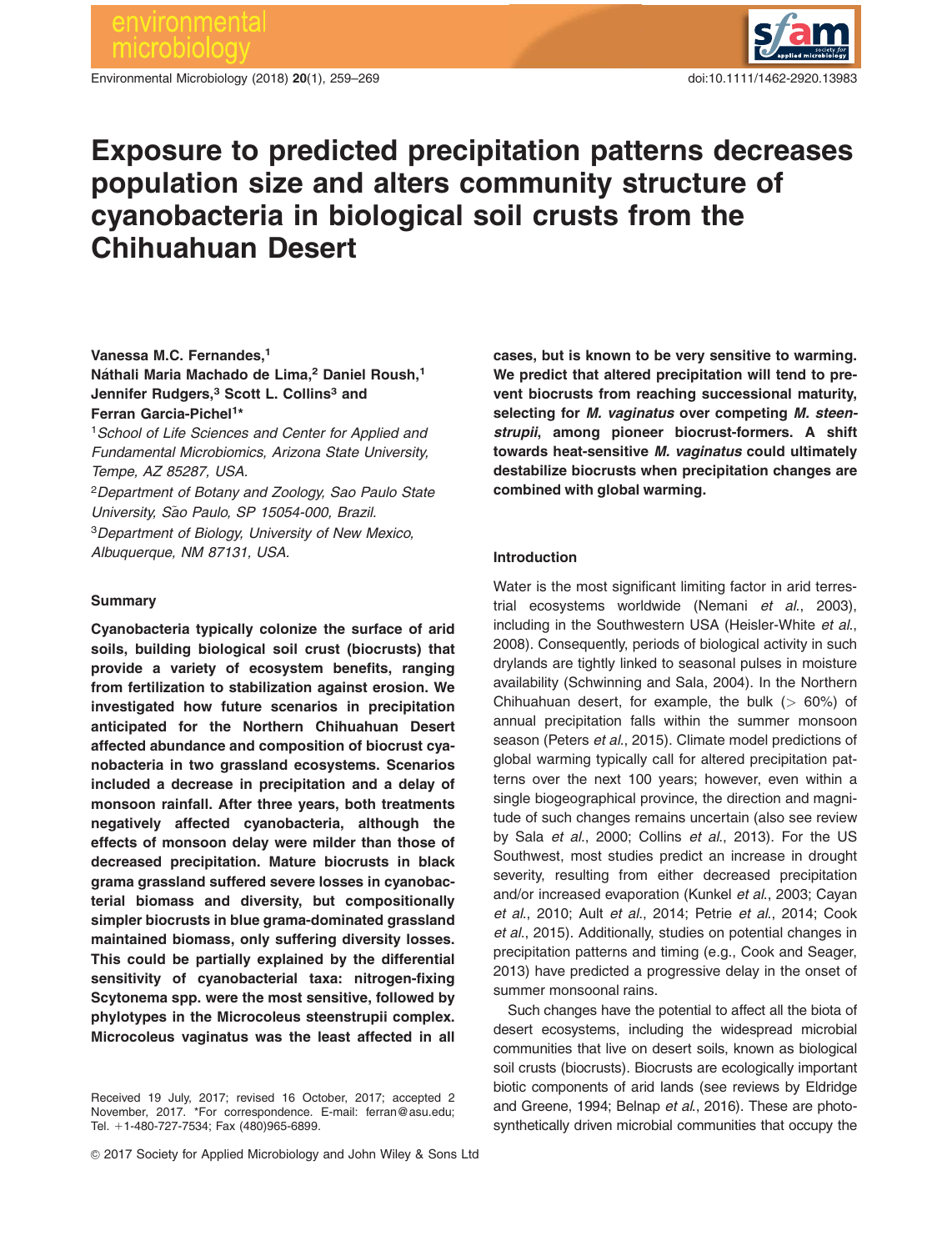#### 260 V. M. C. Fernandes et al.

topsoil of often large plant interspaces and carry out a variety of biogeochemical processes. Their activities closely track the availability of liquid water through precipitation, because they are only active when wet (Rajeev et al., 2013). Biocrusts are typically composed of cyanobacteria (Garcia-Pichel et al., 2001) but sometimes also eukaryotic algae, lichens or mosses (Bates et al., 2010) as primary producers, accompanied by a variety of chemotrophic bacteria (Nunes da Rocha et al., 2015), archaea (Soule et al., 2009) and fungi (Bates et al., 2010). Biocrusts are responsible for a substantial portion of primary production in arid lands (Elbert et al., 2012), and are typically desiccation resistant (Peli et al., 2011; Rajeev et al., 2013). Given that biocrust are absent from the most extremely arid climates (Pointing and Belnap, 2012), a worsening of desiccation stress, could easily bring these extremophiles close to the limit of their adaptability, making biocrusts potentially vulnerable to decreased or otherwise modified precipitation regimes.

Several studies have assessed the effect of drought or altered precipitation on moss biocrusts (Austin et al., 2004; Johnson et al., 2012; Yeager et al., 2012). Altered precipitation patterns, alone or together with warming treatments, promoted moss mortality and returned a welldeveloped crust back to an early successional stage, containing mostly cyanobacteria, within 10 years of treatment (Johnson et al., 2012; Reed et al., 2012; Ferrenberg et al., 2015). These studies, however, did not look specifically at cyanobacterial populations, only reporting on generic biomass proxies like total chlorophyll a concentration or visually determined percentage cover. And yet, cyanobacteria play a prominent role in biological soil crusts (Pietrasiak et al., 2013; Strauss et al., 2016), one that differs among different species. Filamentous nonnitrogen fixing cyanobacteria, like Microcoleus vaginatus and Microcoleus steenstrupii, for example, are often the pioneer crust formers, increasing organic matter and reducing wind and water erosion (Zhang et al., 2006; Garcia-Pichel et al., 2009; Grote et al., 2010). After soil stabilization, other cyanobacteria that fix nitrogen, secondarily colonize biocrusts and contribute significantly to the nitrogen pool of these otherwise low nutrient arid land soils (Yeager et al., 2004; Johnson et al., 2005; Yeager et al., 2012).

Given the primary role of cyanobacteria in biocrust formation and function, we investigated whether experimentally imposed drought versus a seasonal delay in monsoon rainfall affected cyanobacterial abundance and the structure of their communities in soil crusts. We leveraged the large-scale, Extreme Drought in Grassland Experiment (EDGE) at the Sevilleta National Wildlife Refuge in New Mexico, to examine effects on soil crusts during the third year of this on-going, long-term experiment.

# **Results**

#### Sites differed in biocrust composition

Total bacterial/archaeal population size did not differ significantly between the two grassland sites (ANOVA,  $df = 62$ ,  $F = 90.304$ ,  $p = 0.096$ ). Figure 1 depicts the population size of the bacterial/archaeal communities, as well as the absolute taxonomic composition at the phylum level, as obtained by combining Illumina sequencing of 16S rRNA genes and qPCR quantification of total 16SrRNA copies (see Materials and Methods). Bacterial/archaeal areal population size at Site 1 (with 'dark' biocrusts and black grama vegetation) was  $7.4 \pm 2.9 \times 10^5$  16S rRNA gene copies  $cm^{-2}$  and  $1.2 \pm 0.8 \times 10^6$  16S rRNA gene copies cm<sup>-2</sup> at Site 2 (with 'light' biocrusts and blue grama vegetation). These are typical of levels found in previous biocrusts studies.

Overall, bacterial composition at both sites was dominated by Cyanobacteria, followed, in descending order of numerical importance, by Actinobacteria, Proteobacteria, Bacteroidetes, Acidobacteria, Verrucomicrobia and the



Fig. 1. Bacterial abundance and community structure in control and treatment biological soil crusts at 2 sites as determined by highthroughput 16S rRNA gene analyses coupled to q-PCR. Ten independent plots were analysed for each treatment and site, and each bar represents an independent plot. Phylogenetic assignments for each OTU were based on blast to the Greengenes database, and carried to the Phylum level. Note that the scales are not the same for the two sites.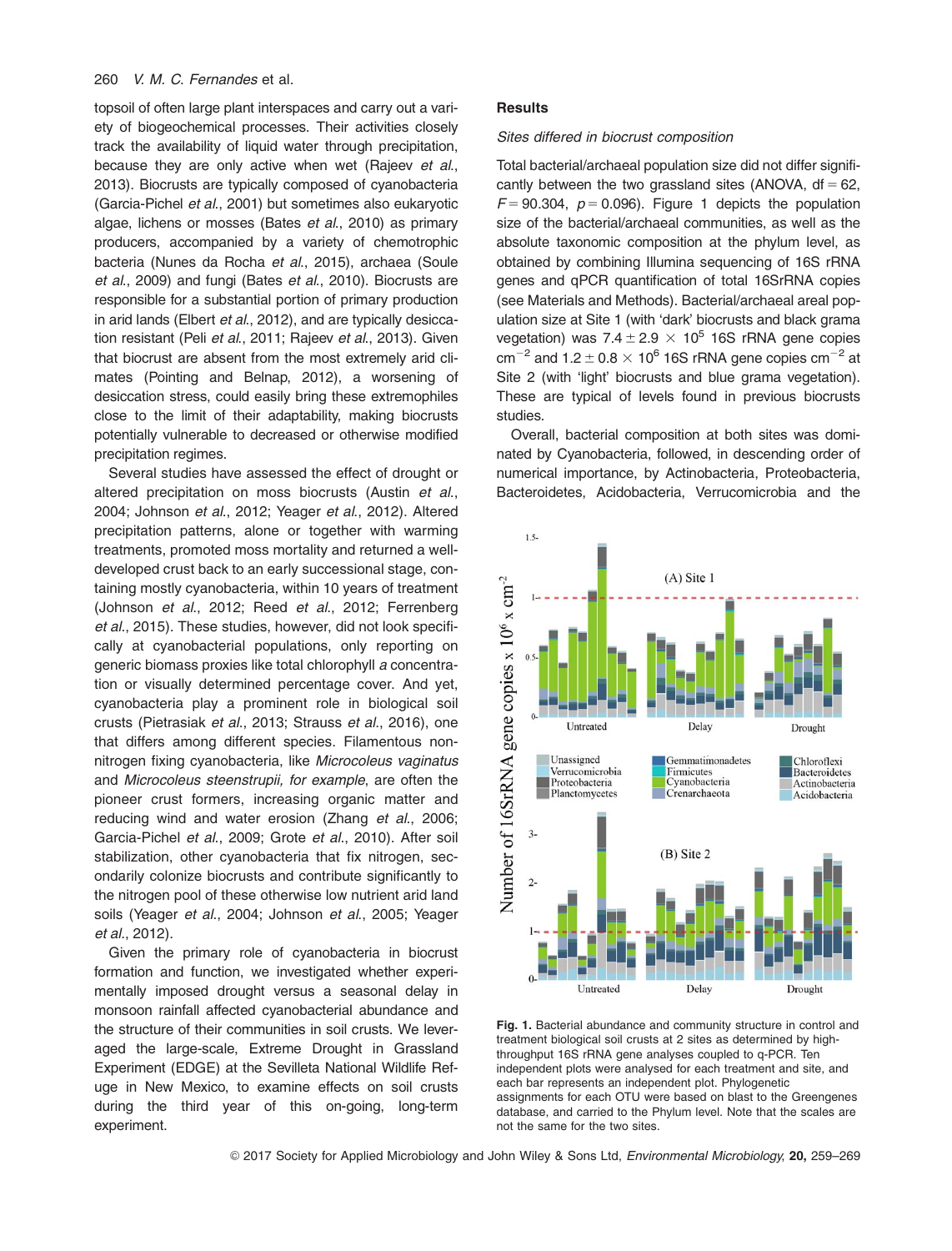generalist archaeal phylum, Crenarchaeota. These results are similar to those observed in prior studies on biological soil crusts (Nagy et al., 2005; Gundlapally and Garcia-Pichel, 2006; Steven et al., 2013). Bacterial community structure at the phylum level did not differ significantly between the two sites (PERMANOVA  $df = 1/18$ , pseudo- $F = 50.067$   $p = 0.08$ ; Fig. 1A and B). However, in comparing population sizes of major individual phyla between sites, cyanobacteria had significantly larger populations, by 58%, in Site 1 ( $p = 0.0017$ ). This was consistent with alternative, indirect proxy measurements of cyanobacterial biomass (areal Chl a concentration; Fig. 2), which were also much higher in Site 1. These two findings support our assumption that biocrusts at Site 1 were successionally more mature than at Site 2, because higher relative abundance of cyanobacteria and total biomass is a trait of well-developed crusts (Garcia-Pichel et al., 2003; Housman et al., 2006; Couradeau et al., 2016).

Cyanobacterial community structure (Fig. 3) differed greatly between the two sites (PERMANOVA, Pseudo- $F = 3.7995$ , df = 1/18,  $p = 0.016$ ) (Fig. 4). Both communities were dominated by non-nitrogen fixing, filamentous cyanobacteria allied to Microcoleus vaginatus and multiple clades of the M. steenstrupii complex. The latter taxon could be considered one species based on morphology, but phylogenetic work has shown it to consist of a diverse group, likely monophyletic but multigeneric. For this reason, we have maintained various M. steentrupii clades as individual taxonomic entities of relevance in our analyses. However, Site 1 contained dark cyanobacterial crusts and large populations of nitrogen-fixing sessile cyanobacteria, such as Nostoc spp. and Scytonema spp. (Fig. 3A), which are correlated with the presence and production of the cyanobacteria pigment scytonemin. These results are in line with the 72.3% higher aerial concentration of scytonemin in Site 1, when compared to Site 2 (Fig. 2). Also, cyanobacterial Shannon's diversity was significantly higher, by





Fig. 3. Cyanobacterial abundance and community structure in control and treatment biological soil crusts at 2 sites, as determined by high-throughput 16S rRNA gene analyses coupled to q-PCR. Ten independent plots were analysed for each treatment and site, and each bar represents an independent plot. Phylogenetic assignments for each OTU were based on blast to an in-house biocrust cyanobacteria database, and carried to the Genus or species level, as feasible.



Fig. 4. Non-metric multidimensional scaling (nMDS) comparison of cyanobacterial community composition in untreated plots. The nMDS ordination was based on Bray-Curtis similarity of cyanobacterial OTUs. Data points are color coded by site. Taxon vector size represents their importance along each nMDS axis. This analysis clearly separated the communities of Site 1 and Site 2 and the presence of nitrogen fixing heterocystous cyanobacteria was one of the most important differences.

© 2017 Society for Applied Microbiology and John Wiley & Sons Ltd, Environmental Microbiology, 20, 259–269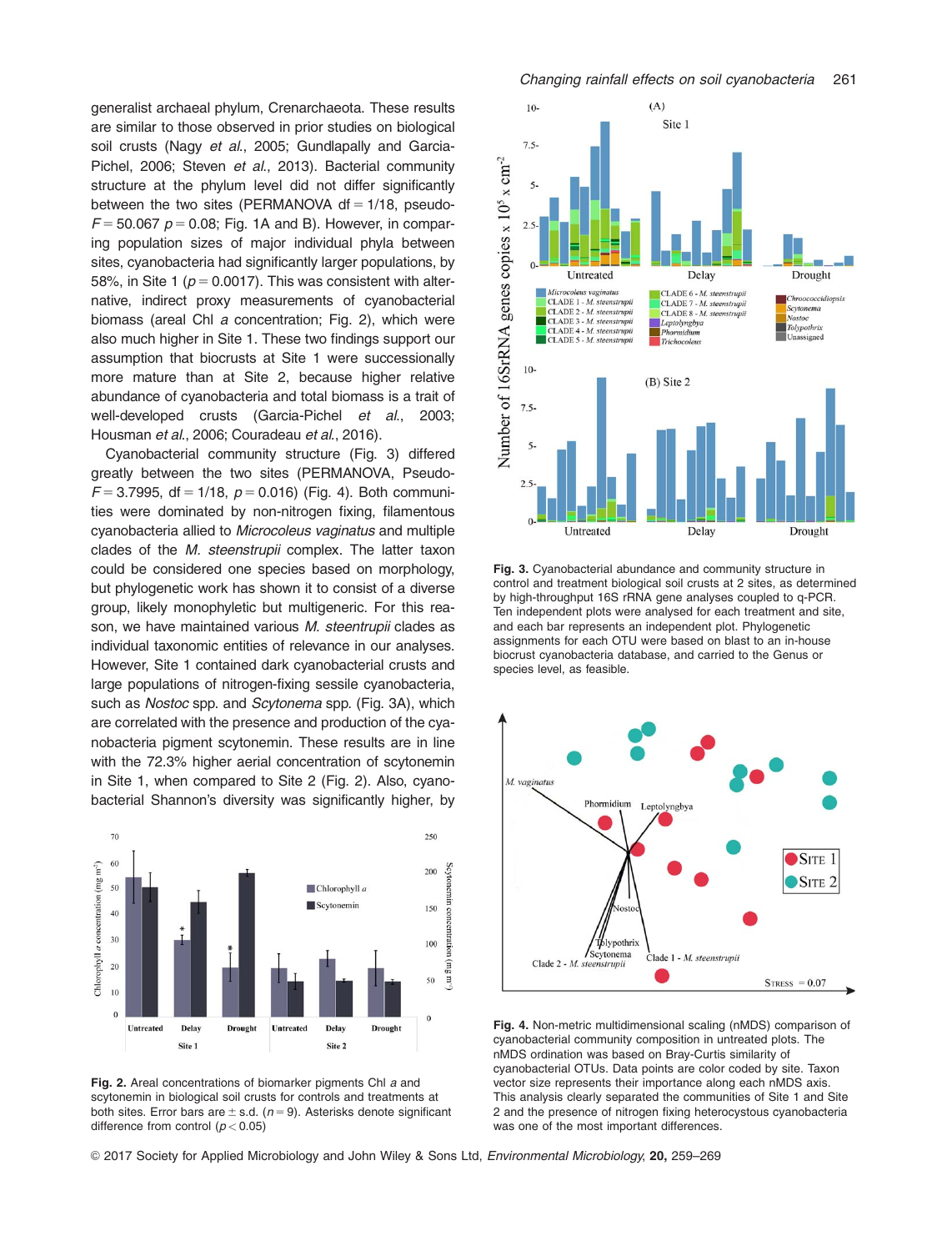44.8%, in Site 1 ( $p = 0.023$ ) (Supporting Information Table S1). Indeed, the incipient 'light' biocrusts site (Site 2) showed no or very small populations of nitrogen fixing cyanobacteria, being strongly dominated by M. vaginatus, with lower prevalence of M. steenstrupii, Leptolyngbya spp. and Phormidium spp. (Fig. 3B). The eight most abundant cyanobacterial groups in Site 1, which accounted for 90% of all sequences, in descending order, were: M. vaginatus, M. steenstrupii – CLADE 2, M. steenstrupii – CLADE 1, Scytonema spp., M. steenstrupii – CLADE 6, M. steenstrupii – CLADE 7, M. steenstrupii – CLADE 4 and M. steenstrupii – CLADE 5 (Fig. 3A and Supporting Information Table S2). For Site 2, these groups were composed of M. vaginatus, M. steenstrupii – CLADE 2, M. steenstrupii – CLADE 4, M. steenstrupii – CLADE 1, M. steenstrupii – CLADE 7, M. steenstrupii – CLADE 6, Leptolyngbya spp and Phormidium spp. (Fig. 3B and Supporting Information Table S2). The PERMANOVA analysis further showed that nitrogen fixing cyanobacteria (Scytonema, Nostoc and Tolypothrix), and two clades of M. steenstrupii (Clades 1 and 2) were determinant for Site 1, while filamentous non-nitrogen fixing cyanobacteria (Leptolyngbya and Phormidium) were uniquely typical from Site 2 (Fig. 4).

# Bacterial and cyanobacterial responses to drought were strongest in Site 1

The most conspicuous effect of extreme drought was a significant, 95% decrease of the cyanobacterial abundance relative to the controls at Site 1 (2.5  $\pm$  1.7  $\times$  10<sup>4</sup> vs.  $3.9 \pm 2.2 \times 10^5$  16S rRNA gene copies cm<sup>-2</sup>; Figs. 1A and 2A). This shift was accompanied by a significant, absolute increase in the abundance of other phyla (Proteobacteria, Bacteroidetes and Actinobacteria, being the most pronounced; Fig. 1A). Thus, despite the compositional shift, drought did not affect total abundance of Bacteria/ Archaea. Drought plots contained  $6.2 \pm 2.5 \times 10^5$  16S rRNA gene copies cm<sup>-2</sup> (vs. the  $7.4 \pm 2.9 \times 10^5$  16S rRNA gene copies  $cm^{-2}$  in the controls) at Site 1, and  $1.8 \pm 0.6$  × 10<sup>6</sup> 16S rRNA gene copies cm<sup>-2</sup> (vs.  $1.2 \pm 0.8 \times 10^6$  16S rRNA gene copies cm<sup>-2</sup> in the controls) at Site 2. We detected a significant positive effect of drought on bacterial diversity (both Shannon's diversity and number of Operational Taxonomic Units (OTUs) – Supporting Information Table S1), but only in Site 1  $(p<0.0001$ ; Fig. 1B). Interestingly, the effects of drought on abundance and diversity were absent at Site 2, where the abundance of cyanobacteria and other bacteria were not significantly different from those of controls. These results are consistent with proxy measurements of cyanobacterial biomass (areal Chl a concentration; Fig. 2), which decreased significantly with drought in Site 1, but not in Site 2.

Drought caused a decrease in overall cyanobacteria diversity (Shannon's diversity and number of OTUs) at both grassland sites (Fig. 2A, Supporting Information Table S1) to the relative benefit of M. vaginatus. However, the intensity of this effect differed between the sites. Strong declines of M. vaginatus, M. steenstrupii clades and Scytonema spp. (down to 1.5% of respective control levels) occurred in Site 1, the dark biocrust site (Fig. 2A). Scytonema spp. populations were the most sensitive to drought, reaching only  $0.3 \pm 2 \times 10^3$  16S rRNA gene copies cm<sup>-2</sup> compared to the  $1.3 \pm 2.9 \times 10^4$  in control plots, in which they were 43-fold more abundant. M. vaginatus populations, were one order of magnitude more resistant to drought than Scytonema, attaining eightfold higher abundance in the control plots  $(2.32 \pm 1.4 \times 10^5)$  than in drought plots  $(0.29 \pm 5 \times 10^5$  16S rRNA gene copies/ cm<sup>2</sup>). M. steenstrupii clades were also sensitive to drought in Site 1 (declining to 1–5% of respective control levels; Supporting Information Table S2). The combined effects of a decrease in secondary cyanobacteria and an increase in dominant M. vaginatus, was sufficient to detect a significant negative effect of drought on overall cyanobacterial diversity in Site 1 (Fig. 5A). By contrast, the same 66% drought treatment had weaker effects in Site 2, where the decline in population size for most cyanobacterial taxa was much less pronounced, and often so variable among samples as to be non-significant (Supporting Information Table S2; Note that no Scytonema populations were present there). Drought in Site 2, the light biocrusts site, caused a slight, but non-significant, relative increase in the abundance of M. vaginatus. The significant effects of drought on Site 1 and not significant effects on Site 2 were tested statistically with PERMANOVAs and are shown in Fig. 5.

# Delayed monsoon had weaker effects than drought on bacteria and cyanobacteria

The delayed monsoon had parallel effects to those of the drought treatment, but they were considerably milder. In Site 1, the delay significantly reduced cyanobacterial abundance, accompanied by significant absolute increases in other phyla (Actinobacteria, Bacteroidetes, Armatiomonadetes and Chlorobi – Fig. 1A). Delayed monsoon caused a decrease to all taxa of cyanobacteria, although not significantly so for every taxon (Supporting Information Table S2). These patterns were mirrored in the Chl a concentration (Fig. 2). While the relative order of cyanobacterial sensitivity was the same as we found in drought treatments  $(Scytonema > clades of M. steenstrupii > M. vaginatus),$ the overall effects with respect to controls were weaker (10%, 10%–32% and 60% respectively; Fig. 3A and Supporting Information Table S2). Again, as with drought, Site 2 was more impervious than Site 1 to the monsoon delay, showing no significant changes in Chl a, community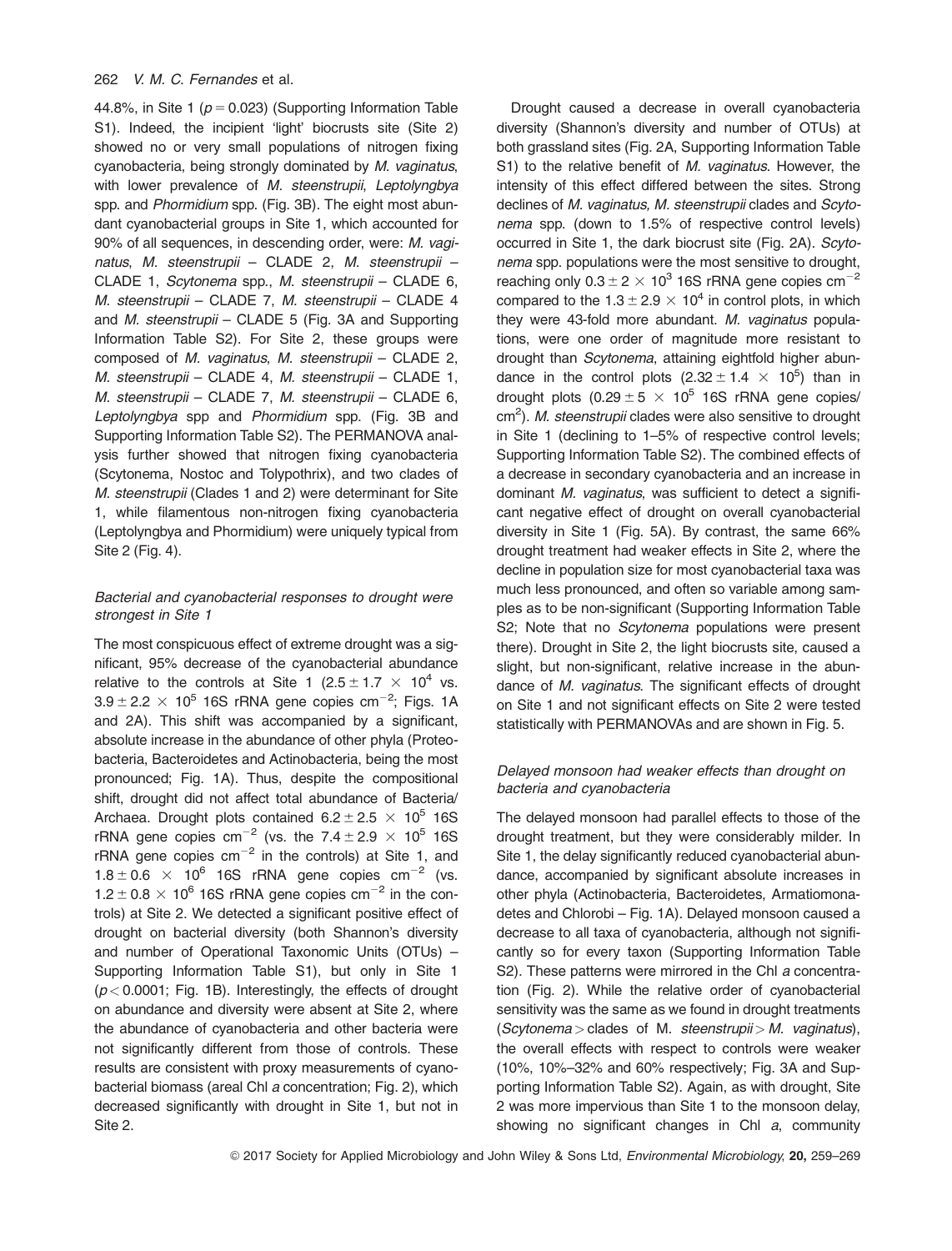

Fig. 5. Non-metric multidimensional scaling (nMDS) comparison of cyanobacterial community composition between the treatments in each one of the sites. The nMDS ordination was based on Bray-Curtis similarity of cyanobacterial OTUs. Data points are color coded by treatment (and centroid with scatter for each treatment is in intense colors).

A. Site 1, displaying a significant overall treatment effect (PERMANOVA,  $p = 0.0001$ , pseudo- $F = 6.24$ , df = 27) and all treatments significantly differed from each other in pairwise comparisons ( $p < 0.05$ ).

B. Site 2, where treatment had no significant effects on cyanobacterial composition (PERMANOVA,  $p = 0.406$ , pseudo- $F = 0.967$ , df = 27).

structure or in the population size of any particular taxon (Fig. 3B and Supporting Information Table S2). Altogether, these results were very consistent with the effects seen in drought treatments.

#### Discussion

Predicted shifts in the precipitation regime for the Chihuahuan Desert negatively and relatively rapidly affected cyanobacterial soil crusts, causing a generalized decrease in diversity. Both drought and a delayed monsoon showed similar negative effects on the biocrust community, with the latter being less detrimental. The effects observed on the cyanobacterial community varied in intensity between the two sites studied, with Site 1, with complex biocrusts communities in black grama grassland, being more susceptible than Site 2, which supported incipient crusts in blue grama communities. Nonetheless, responses were markedly different among taxa of cyanobacteria, but congruent for each taxon regardless of site, with nitrogenfixing Scytonema spp. being the most sensitive, followed by various phylotypes in the Microcoleus steenstrupii complex. Microcoleus vaginatus was the least affected in all cases. Interestingly the mortality of cyanobacteria in mature crusts (from our Site 1) was accompanied by an increase in bacterial diversity and richness, and with increases in the population size of several noncyanobacterial groups. Severe disturbances in soil and sediments are known to enhance bacterial diversity by opening new niches while not decimating existing populations (Galand et al., 2016; Shen et al., 2016; Vuono et al., 2016). In our case, it is easy to imagine how the mortality

of primary producers may have redistributed organic carbon to competing groups of heterotrophs.

One could resort to several differential traits between the two sites to seek a mechanistic explanation for the differences in the sensitivity of their biocrust: plant communities and the successional maturity of the crusts did demonstrably differ between sites, and one could seek further differences in geochemical properties or nutrient limitation present in each location. Specific ecological interactions between plant composition and biocrust cyanobacteria that could offer an explanatory basis, however, have not been reported. Since biocrusts rely on autochthonous primary production, and develop in desert soils even without the presence of higher plants, we see it as principally unlikely that plant composition would explain the differential responses we see. While we did not carry out an exhaustive investigation of potentially differentiating edaphic or climatic traits, the soils in the two sites were quite similar in all aspects encompassed in the Sevilleta National Wildlife Reserve database. Lastly, by contrast, we think that the different levels of successional maturity in the sites offer a very plausible explanation to differential sensitivity, as explained in the following.

The different responses in the two sites can be at least partly explained by the varying sensitivity of major biocrust cyanobacterial taxa, which are probably a result of their differential capacity to withstand desiccation. Heterocystous, nitrogen-fixing cyanobacteria in the genus Scytonema sp. were the most sensitive, followed by the non nitrogenfixing pioneer cyanobacteria in the Microcoleus steenstrupii complex. Mature crusts in Site 1, contained significant

© 2017 Society for Applied Microbiology and John Wiley & Sons Ltd, Environmental Microbiology, 20, 259–269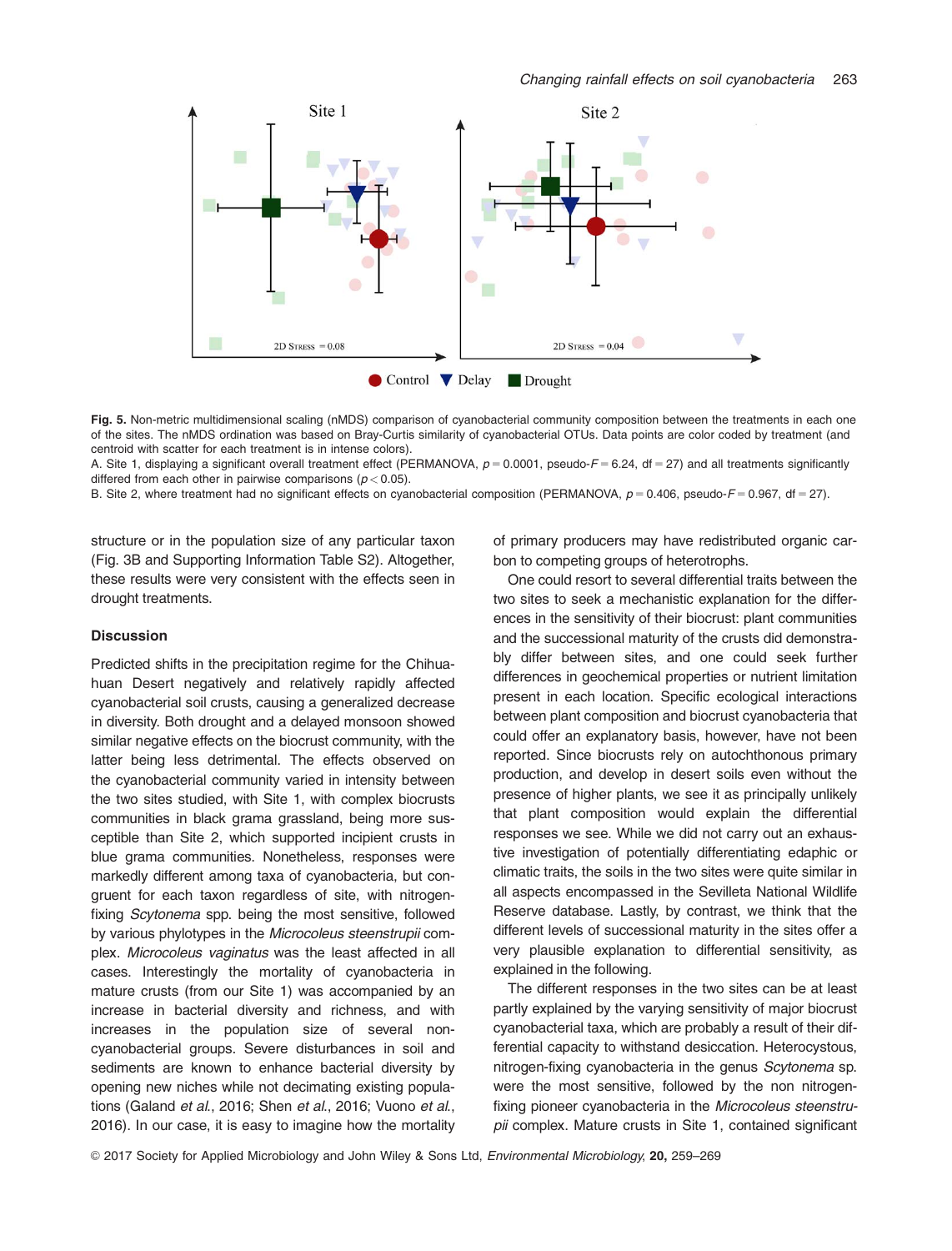#### 264 V. M. C. Fernandes et al.

populations of Scytonema and thus suffered large diversity and biomass losses. Incipient crust such as those found in Site 2, dominated by the most resistant cyanobacterium, M. vaginatus, were less impacted by the treatments, and did not significantly suffer cyanobacterial biomass losses. The loss of biomass in Site 1, with cyanobacterial populations in the drought plots decreasing to 5% of the control plots, however, was likely too severe to be explained simply by the differential sensitivity of the taxa. There was clearly a site-specific effect. In fact, for the two taxa that were in sufficient numbers in both sites so as to establish a robust comparison (M. vaginatus and M. steentrupii; Supporting Information Table S2), sensitivity to the same treatment was about an order of magnitude higher in Site 1 than in Site 2. We propose that the differences might have been caused by a cascade effect due to the demise of nitrogenfixing cyanobacteria in Site 1, which would have exacerbated the drought effect with nitrogen limitation. In Site 2, colonized by a typically incipient, 'light' crust, nitrogen fixation, while likely present at rates similar to those of mature crusts (Johnson, 2005), was probably being carried out by heterotrophic diazotrophs (Pepe-Ranney et al., 2015) rather than by Scytonema, so that this additional nutrient limitation stressor did not come to be relevant. Also, M. vaginatus excretes many exometabolites that support an entourage of heterotrophic bacteria surrounding it (Baran et al., 2013). This may have contributed to its relative resistance. Of course, other explanations could be called up, such as the presence of genetically resistant cyanobacterial strains in Site 2 only, strains that one could not tell apart with the genetic resolution employed here. Those alternative explanations, however, remain much less parsimonious for lack of an obvious reason to support them.

We found it surprising that the delayed monsoon treatments caused similar effects to those of drought, even if milder. In principle, there is no physiological reason as to why the timing of rain/activity events should have negative consequences on cyanobacteria, and one could potentially see benefits in receiving rain events at times when temperatures, and evaporation rates, are more moderate. Biological soil crusts are known to be very sensitive to changes in the size of the rain event (Johnson et al., 2012; Ferrenberg et al., 2015), for example, but a delay in the monsoon season was never tested before. Further experimentation will be needed to provide a better understanding of the physiological or ecological basis of this effect. In the meantime, it clearly contributes as an additional source of global change stress for the soil communities in these areas, one that should be considered in future studies.

The experiment and results presented here focused on climate change scenarios regarding one climatic variable. Yet, models predict not just altered precipitation, but also concurrently increasing temperatures. In this regard, our results also point to interesting trade-offs between the two

main cyanobacterial taxa, M. vaginatus and M. steenstrupii, that are known to be the most important pioneers in biological soil crusts in desert ecosystems across the Southwestern US (Garcia-Pichel et al., 2009). It has been shown that M. steenstrupii is the dominant group in hot deserts, while M. vaginatus dominates cold desert locations (Garcia-Pichel et al., 2013), largely because of their differential sensitivity to temperature, so that global warming would result in the preferential loss of M. vaginatus (Garcia-Pichel et al., 2013). And yet, here we found that it was members of the M. steenstrupii complex that were 4–5 times more sensitive than M. vaginatus to drought, irrespective of its geographic location. If indeed global warming does not only bring about an increase in temperature to the arid lands of the US Southwest, but also increased drought and delayed monsoons, then we could have a situation where both major types of crust-forming organisms will be affected, each chiefly by one climatic stressor.

Similarly, studies focusing on increased temperatures have shown that, among the heterocystous cyanobacteria, Scytonema spp. was the least sensitive to temperature stress (Garcia-Pichel et al., 2013, Giraldo Silva et al., in prep.), and could be predicted to attain competitive advantage under global warming scenarios. In our experiments, Scytonema was decimated by drought and delayed monsoon (incidentally, Nostoc spp. and Tolypothrix spp. also decreased in population size, with similar sensitivity to that of Scytonema spp., although their populations were always low in our crusts; calculations not shown). Nitrogen fixing cyanobacteria are crucial as the entry point of N in secularly nitrogen-limited mature soil crusts (Housman et al., 2006; Strauss et al., 2016). Additionally, nitrogen-fixing cyanobacteria provide photoprotection by producing sunscreen pigments to mature biological soil crusts (Garcia-Pichel and Castenholz, 1991; Abed et al., 2010). The identification of this biotic component of soil crust as the most sensitive to drought, points to specific but indirect biogeochemical effects of global warming. In this case, the effects of drought on nitrogen fixation and cycling potential will likely exacerbate those anticipated for warming, as seen in recent studies on temperature dependence of nitrogen cycling (Zhou et al., 2016). Given the long-term nature of the EDGE experiment, it will be interesting to look into actual effects of drought on nitrogen cycling rates in this set-up.

Our results also point out the value of using compositionally explicit studies of soil crust. Had we only reported black-box type parameters in our study (i.e., Chl a, total population sizes), or worse yet, indirect measures of biomass like percentage cover, we would have been left with a perplexing result in which the same treatment had very different effects on different sites, and with no logical model to either explain such differences, or to predict logical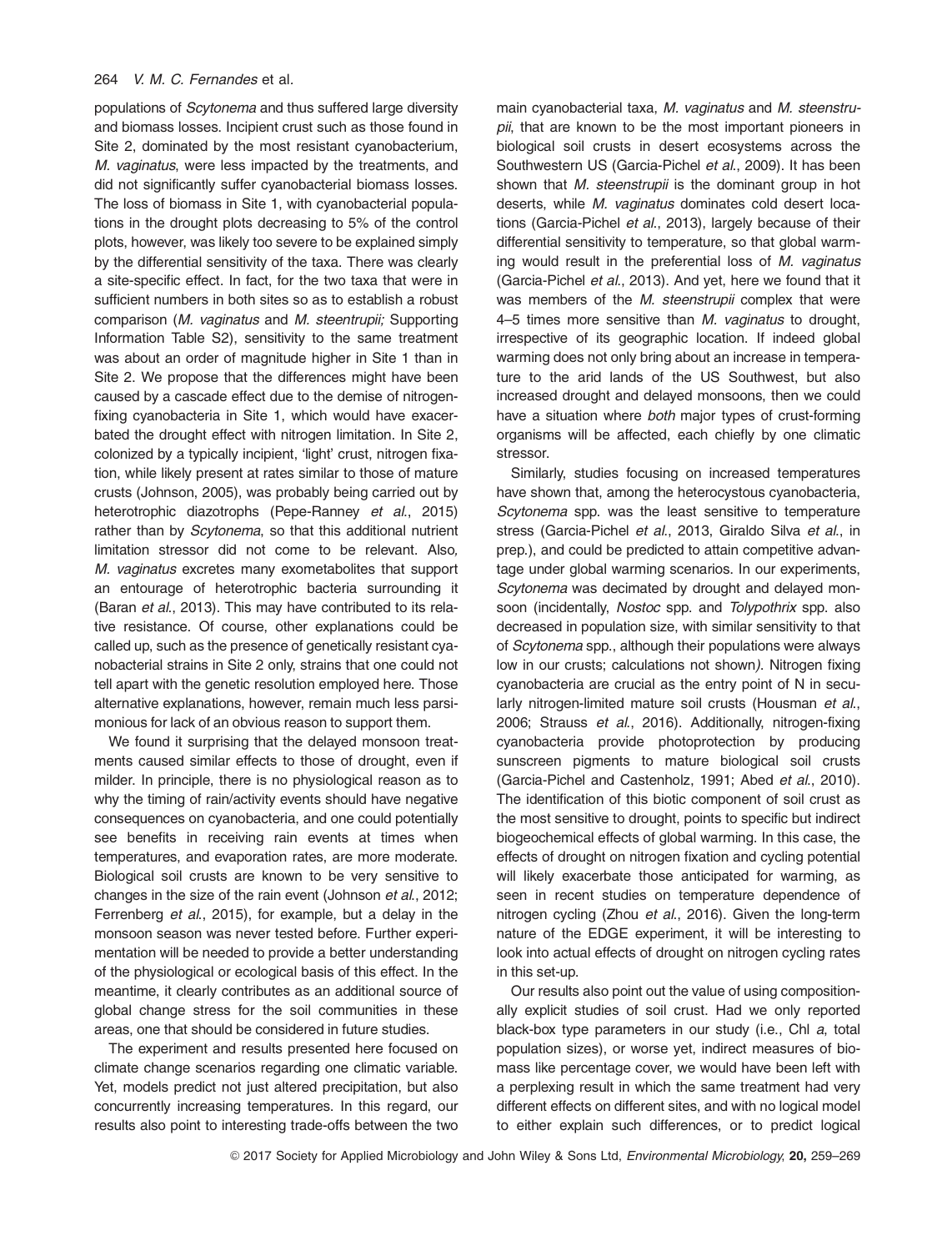general outcomes. The data on differential responses of different taxa allowed us to fill this gap. Therefore, it seems important to highlight that looking at communities of microbes with explicit compositional metrics is informational and quite helpful.

With this study, we can conclude that well-developed cyanobacterial crusts are particularly sensitive to anticipated changes in future precipitation regimes, even to alterations of timing (without altering total rainfall precipitation or event size). Services provided by light cyanobacterial crusts, like soil stabilization and carbon fixation are less likely to suffer dramatic changes due to the altered precipitation, although there is a decrease in diversity and an overall decreasing trend in cyanobacterial population sizes with drought. Our results thus reinforce the observations made by others (Reed et al., 2012; Ferrenberg et al., 2015) that, with climate change, biological soil crusts will be constrained in development and will not be able to reach advanced succession stages, altering the resources and services that these ecosystems provide to desert soils. These studies, complementing those of Garcia-Pichel and colleagues (2013) speak for quite dire effects of global change on cyanobacterial crusts of the US Southwest, predicting significant losses to biocrust pioneer species, accelerated by a collapse in nitrogen cycling.

#### Experimental procedures

#### Study design

The study was conducted at the Sevilleta National Wildlife Refuge (SNWR) and Long-Term Ecological Research site in New Mexico, USA, at the Northern edge of the Chihuahuan Desert. This region is far from marine moisture sources and occupies a position in which mountains scavenge moisture from weather fronts (Petrie et al., 2014). Total annual precipitation is 200–300 mm, most of which falls during the summer monsoon. We sampled biological soil crusts in the Extreme Drought in Grassland Experiment (EDGE), which includes two treatments designed to probe the impacts of predicted climate change. One treatment imposes the severe chronic drought expected by the end of this century (Cook et al., 2015) by reducing the monsoon rainfall by 66%. A second treatment delays the summer monsoon by collecting all precipitation that falls in July and August and applying it during September and October, thus simulating a delayed monsoon (Cook and Seager, 2013). Each of the two EDGE sites used in this experiment consists of 30 plots, 10 for each treatment and 10 controls, situated at the same altitude (1538 m) with similar soil texture (sandy loam/sandy clay loam). Site 1 is dominated by black grama grass (Bouteloua eriopoda) and has well developed, dark cyanobacterial biocrust with few lichens or mosses, which we assume to be in a more advanced successional stage (Garcia-Pichel and Belnap,

1996; Yeager et al., 2004). Site 2 supports Plains-Mesa grassland vegetation, dominated by blue grama grass (B. gracilis) along with individuals of black grama, dropseed (Sporobolus spp.) and sand muhly (Muhlenbergia arenicola). Biocrusts at the blue grama site were of the light cyanobacteria type, which we assume to be in an early successional stage, mostly composed of filamentous, non-nitrogen fixing cyanobacteria (Garcia-Pichel et al., 2001; Zhang et al., 2006). Samples were collected in February 2016 after three years of manipulation of the plots. The treatment years (2013–2015), had average annual rainfall for the region, and although 2015 had a dry summer, the months prior to sampling were wet. Further information on the Sevilleta LTER meteorology can be found on its website [\(http://sev.lternet.edu/section/met](http://sev.lternet.edu/section/met-central)[central\)](http://sev.lternet.edu/section/met-central). To sample crusts, five 1 cm diameter  $\times$  1 cm deep soil cores were randomly taken at each of the plots, for a total of 300 samples (5 cores  $\times$  10 plots  $\times$  3 treatment  $\times$  2 sites). Soil from each core was placed in a WHIRL-PAK®, immediately frozen by submersion in liquid nitrogen, brought to the lab and kept frozen at  $-80^{\circ}$ C until analysis.

#### Chlorophyll a and scytonemin areal concentrations

Chlorophyll a areal concentration was measured as a proxy of photosynthetic biomass (Couradeau et al., 2016) and the sunscreen pigment scytonemin (Garcia-Pichel and Castenholz, 1991) concentration was measured as a proxy for the biomass of nitrogen-fixing cyanobacteria. Only 4 of the 10 replicate plots in each treatment and site were analysed for pigments. The 5 samples from each plot were pooled, weighed and aliquoted into triplicates, to assess analytical variability. Each triplicate was ground in 90% aqueous acetone with a mortar and pestle for  $\sim$ 3 min. The slurry was transferred to a plastic centrifuge tube, the volume was adjusted to 20 ml with 90% acetone, vortexed and allowed to extract for 24 h at  $4^{\circ}$ C in the dark. Extracts were then clarified by centrifugation at 5060 rcf at  $5^{\circ}$ C for 8 min or until the supernatant was clear. Absorbance spectra were then recorded on a UV-Visible Spectrophotometer (Shimadzu UV-1601) between 350 and 750 nm. Pigment concentrations were calculated using the trichromatic equations developed by Garcia-Pichel and Castenholz (1991) to de-convolute each pigment's contribution to absorbance. Concentrations are reported as mass per soil surface (mg  $cm^{-2}$ ).

# DNA extraction and 16S rRNA gene copy number determination

The 5 sample cores from each plot were pooled and homogenized into a single composite sample. Thereafter, 0.25 g of each homogenate were aliquoted and total DNA

© 2017 Society for Applied Microbiology and John Wiley & Sons Ltd, Environmental Microbiology, 20, 259-269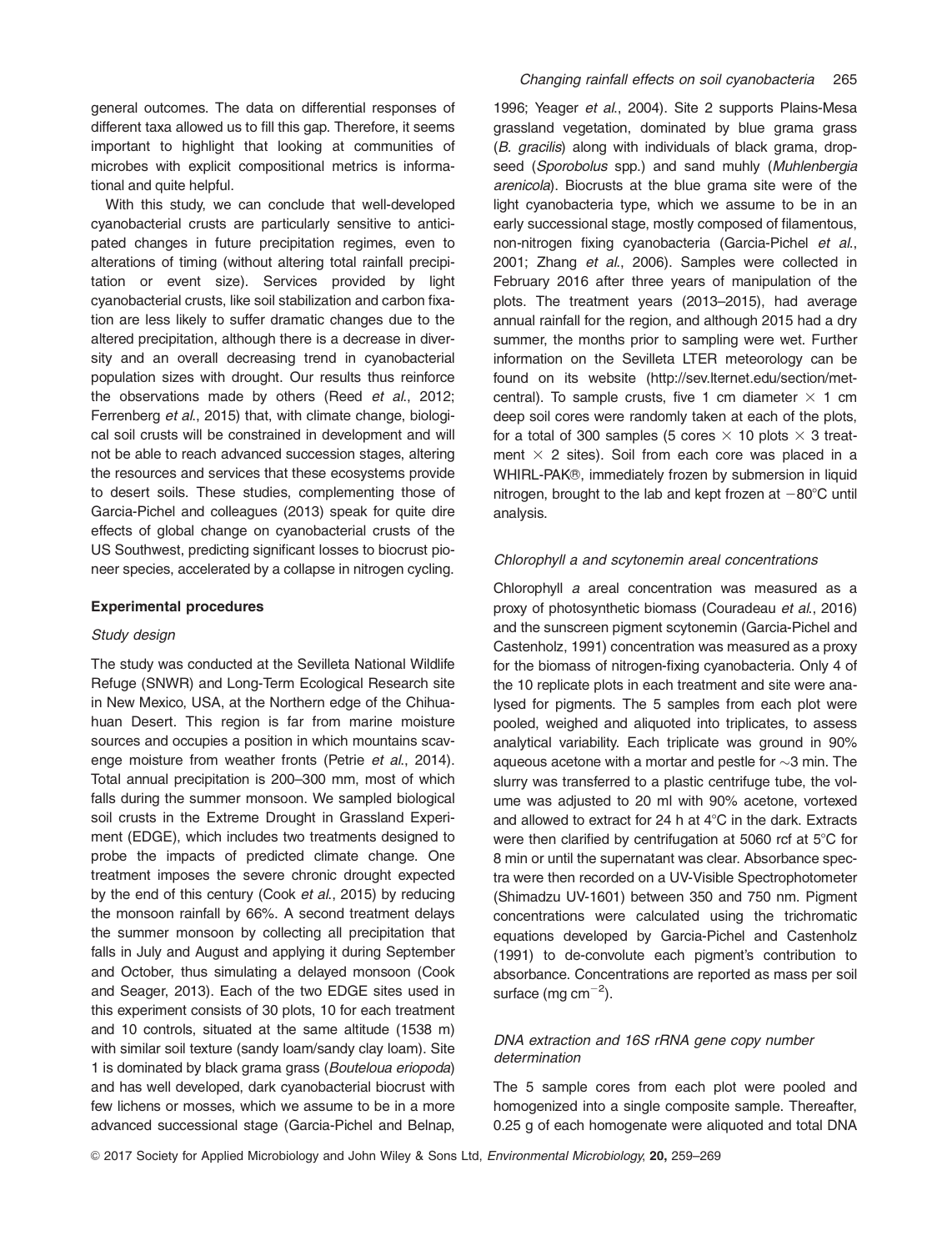# 266 V. M. C. Fernandes et al.

extracted using the MoBio® Power Soil DNA extraction Kit. After fluorometric determination of DNA concentration in the extract (Qubit, Life Technologies, NY, USA), we used qPCR (quantitative real-time PCR) with universal (bacteria+ archaeal) 16S rRNA gene primer set (338F 5'-ACTCCTACGGGAGGCAGCAG-3', 518R 5'-GTATTACCG CGGCTGCTGG-3') to determine the number of 16S rRNA gene copies present in each extract. The PCR reaction was performed in triplicate using the Sso Fast mix (Bio-Rad, Hercules, CA, USA) under conditions previously published (Couradeau et al., 2016). The final 16S rRNA gene copy number per unit area of biocrust was determined from the qPCR data (copies/extract) and the total area used for extraction. The number of 16s rRNA genes obtained by qPCR was later used to arrive at total population sizes for each phylum or taxon, by multiplying the total number of genes by the relative abundance of the taxon or phylum at hand, as determined by Illumina sequencing and bioinformatic analyses (see below).

# 16S rRNA library construction and next generation Illumina sequencing

Bacterial/Archaeal community analysis was performed via commercial next generation sequencing in a MiSeq Illumina platform. Amplicon sequencing of the V4 region of the 16S rRNA gene was performed with barcoded primer set 515f/806r designed by Caporaso et al., (2012) following the Earth Microbiome Project (EMP) protocol (Gilbert et al., 2010) for library preparation. PCR amplifications were done in triplicate, then pooled and quantified using Quant-iT<sup>TM</sup> PicoGreen® dsDNA Assay Kit (Invitrogen). 240 ng of DNA of each replicate was pooled and cleaned using QIA quick PCR purification kit (QIAGEN). The DNA in the pooled amplificate was quantified by Illumina Library Quantification Kit ABI Prism® (Kapa Biosystems) and diluted with NaOH to a final concentration of 4 nM, then denatured and diluted to a final concentration of 4 pM, and 30% of PhiX was added to the solution. The library was then loaded in the sequencer using the chemistry version 2 (2  $\times$  150 paired-end) following manufacturer's specifications.

# Bioinformatic analyses and phylogeny

The forward and reverse read files were concatenated and checked for quality with FASTQC (Andrews, 2010), trimming the sequences that had a Phred quality score  $<$  30 with Trimmomatic (Bolger et al., 2014), then pairing and assembling them using Pear with statistical testing, automatically discarding low-probability pairs (Zhang et al., 2014). After splitting the library according to barcode, and removing barcodes, we checked for chimeras using VSEARCH (Rognes et al., 2016). The data set was then

processed with QIIME<sup>®</sup> through the 'pick\_open\_reference\_otus.py' pipeline to pick OTUs using the SortMeRNA protocol (Kopylova et al., 2012) to filter the fragments and using Sumaclust (Schloss, 2016) to compare sequence clusters. We used Greengenes (DeSantis et al., 2006) as the reference database for picking OTUs. We discarded singletons or doubletons that occurred in a single sample. The resulting OTU table was used for taxonomic assignment, and for calculation of diversity indices. Raw sequence data were submitted to NCBI and are publicly available under BioProject number PRJNA394792.

Additionally, all OTUs assigned to cyanobacteria or plastids were subject to individual, full phylogenetic scrutiny against our in-house biocrust cyanobacteria database, to produce more accurate taxonomic assignments at this high level of resolution. For this, representative sequences of each OTU were placed in a pre-assembled reference tree, which had been built using RAxML8 (Stamatakis, 2014) through bootstrap and maximum likelihood workflow on the CIPRES cluster (Miller et al., 2010). To place OTUs, reference sequences for each were aligned within the reference tree using PaPaRa (Berger and Stamatakis, 2011), then placed on the reference tree using the RAxML8 evolutionary placement algorithm (Stamatakis, 2014). The placed sequences were visualized with iTOL3 server (Letunic and Bork, 2007). Once all OTUs were defined and taxonomically assigned, we built an abundance table with all the OTUs and samples, which was then used in the following analyses.

# Statistical analyses

We used one-way analysis of variance (ANOVA) to determine treatment effects on population size. The assumptions of a normal distribution of the residuals and equality of variances were tested with Shapiro's and Levene's tests. Significant treatment effects ( $p < 0.05$ ) were further examined with a multiple comparisons test (Tukey's honestly significant difference). Statistical tests used the <car> package (Fox et al., 2013) in R (R Core Team, 2014).

For compositional data, community differences were assessed via permutational multivariate analysis of variance (PERMANOVA). PERMANOVAs were performed on Bray–Curtis distance matrices of relative abundances derived from sequencing and used 9999 permutations. The function betadispar was used to test the variances (PERMDISP) and the PERMANOVAs were performed using the function adonis2, all in the <vegan> package (Dixon, 2017) in 'R' (R Core Team, 2014). A  $p$  value of 0.05 was set as the significant threshold for all multivariate statistical analyses. Community composition was visualized with NMDS, using 25 (only 3 were necessary to reach solution) restarts and 9999 iterations.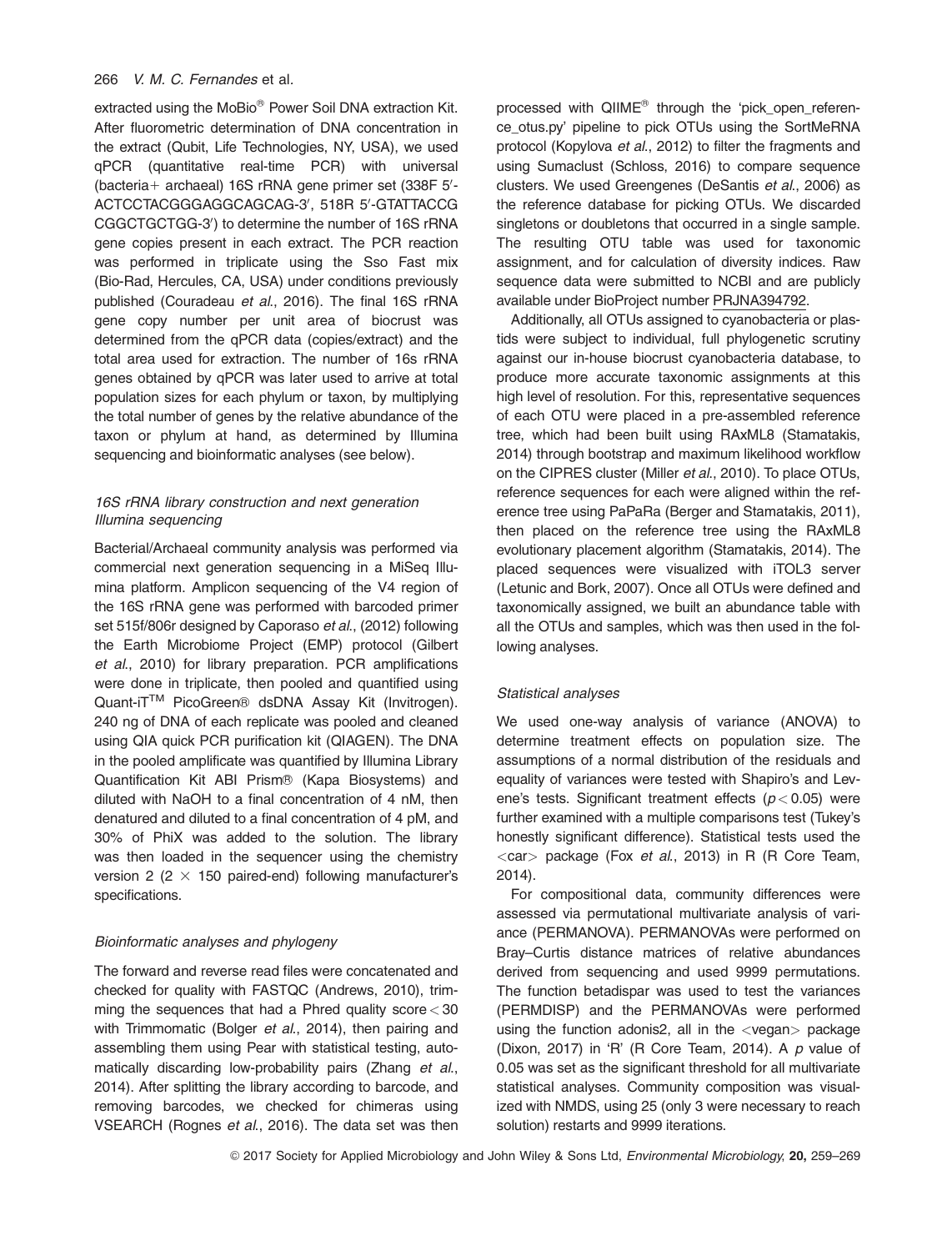# Acknowledgements

This work was supported by a personal grant from Capes (Coordenação de Aperfeiçoamento Pessoal de Nível Superior) (99999.013443/2013-05). We thank the Sevilleta Field Station crew for all the help with sampling. The authors declare no conflict of interest.

# References

- Abed, R.M.M., Al Kharusi, S., Schramm, A., and Robinson, M.D. (2010) Bacterial diversity, pigments and nitrogen fixation of biological desert crusts from the Sultanate of Oman. FEMS Microbiol Ecol 72: 418–428. doi[:10.1111/](info:doi/10.1111/j.1574-6941.2010.00854.x) [j.1574-6941.2010.00854.x.](info:doi/10.1111/j.1574-6941.2010.00854.x)
- Ault, T.R., Cole, J.E., Overpeck, J.T., Pederson, G.T., and Meko, D.M. (2014) Assessing the risk of persistent drought using climate model simulations and paleoclimate data. J Clim 27: 7529–7549. doi[:10.1175/JCLI-D-12-00282.1](info:doi/10.1175/JCLI-D-12-00282.1).
- Austin, A.T., Yahdjian, L., Stark, J.M., Belnap, J., Porporato, A., Norton, U., et al. (2004) Water pulses and biogeochemical cycles in arid and semiarid ecosystems. Oecologia 141: 221–235. doi[:10.1007/s00442-004-1519-1.](info:doi/10.1007/s00442-004-1519-1)
- Baran, R., Ivanova, N.N., Jose, N., Garcia-Pichel, F., Kyrpides, N.C., Gugger, M., et al. (2013) Functional genomics of novel secondary metabolites from diverse cyanobacteria using untargeted metabolomics. Mar Drugs 11: 3617–3631. doi:[10.3390/md11103617.](info:doi/10.3390/md11103617)
- Bates, S.T., Garcia-Pichel, F., and Nash, T.H. III (2010) Fungal components of biological soil crusts: insights from culturedependent and culture-independent studies. Biol Lichens-Symbiosis, Ecol Environ Monit Syst Cyber Appl 105: 197–210.
- Belnap, J., Weber, B., and Burkhard, B. (2016) Biological Soil Crusts as an Organizing Principle in Drylands. Switzerland: Springer International Publishing.
- Berger, S.A., and Stamatakis, A. (2011) Aligning short reads to reference alignments and trees. Bioinformatics 27: 2068–2075. doi:[10.1093/bioinformatics/btr320](info:doi/10.1093/bioinformatics/btr320).
- Bolger, A.M., Lohse, M., and Usadel, B. (2014) Trimmomatic: a flexible trimmer for Illumina sequence data. Bioinformatics 30: 2114–2120. doi[:10.1093/bioinformatics/btu170](info:doi/10.1093/bioinformatics/btu170).
- Caporaso, J.G., Kuczynski, J., Stombaugh, J., Bittinger, K., Bushman, F.D., Costello, E.K., et al. (2010) QIIME allows analysis of high-throughput community sequencing data. Nat Methods 7: 335–336. doi:[10.1038/nmeth.f.303.QIIME.](info:doi/10.1038/nmeth.f.303.QIIME)
- Caporaso, J.G., Lauber, C.L., Walters, W.A., Berg-Lyons, D., Huntley, J., Fierer, N., et al. (2012) Ultra-high-throughput microbial community analysis on the Illumina HiSeq and MiSeq platforms. ISME J 6: 1621-1624. doi[:10.1038/](info:doi/10.1038/ismej.2012.8) [ismej.2012.8](info:doi/10.1038/ismej.2012.8).
- Cayan, D.R., Das, T., Pierce, D.W., Barnett, T.P., Tyree, M., Gershunov, A., et al. (2010) Future dryness in the southwest US and the hydrology of the early 21st century drought. Proc Natl Acad Sci 107: 21271–21276. doi:[10.1073/pnas.0912391107](info:doi/10.1073/pnas.0912391107).
- Collins, M., Knutti, R. (2013) Long-term climate change: projections, commitments and irreversibility. In Climate Change 2013 Physical Science Basis Contribution to the Working Group I to Fifth Assessment Report of the Intergovernmental Panel on Climate Change. Stocker, T.F., Qin, D., Plattner, G.-K., Tignor, M., Allen, S.K., Boschung, A., et al., (eds). Cambridge, UK: Cambridge University Press, pp. 1029–1136. doi[:10.1017/CBO9781107415324.024](info:doi/10.1017/CBO9781107415324.024).
- Cook, B.I., and R. Seager (2013) The response of the North American Monsoon to increased greenhouse gas forcing. J. Geophys. Res. Atmos 118: 1690–1699. doi[:10.1002/](info:doi/10.1002/jgrd.50111) [jgrd.50111](info:doi/10.1002/jgrd.50111).
- Cook, B.I., Ault, T.R., and Smerdon, J.E. (2015) Unprecedented 21st century drought risk in the American Southwest and Central Plains. Sci Adv 1: e1400082.
- Couradeau, E., Karaoz, U., Lim, H.C., Nunes da Rocha, U., Northen, T., Brodie, E., et al. (2016) Bacteria increase arid-land soil surface temperature through the production of sunscreens. Nat Commun 7: 10373. doi[:10.1038/](info:doi/10.1038/ncomms10373) [ncomms10373.](info:doi/10.1038/ncomms10373)
- DeSantis, T.Z., Hugenholtz, P., Larsen, N., Rojas, M., Brodie, E.L., Keller, K., et al. (2006) Greengenes, a chimerachecked 16S rRNA gene database and workbench\rcompatible with ARB. Appl Env. Microbiol 72: 5069–5072.
- Dixon, P. (2017) Computer program review VEGAN, a package of R functions for community ecology. J Veg Sci 14: 927–930.
- Elbert, W., Weber, B., Burrows, S., Steinkamp, J., Büdel, B., Andreae, M.O., et al. (2012) Contribution of cryptogamic covers to the global cycles of carbon and nitrogen. Nat Geosci 5: 459–462. doi[:10.1038/ngeo1486](info:doi/10.1038/ngeo1486).
- Eldridge, D.J., and Greene, R.S.B. (1994) Microbiotic soil crusts: a review of their roles in soil and ecological processes in the rangelands of Australia. Aust J Soil Res 32: 389–415. doi[:10.1071/SR9940389](info:doi/10.1071/SR9940389).
- Ferrenberg, S., Reed, S.C., and Belnap, J. (2015) Climate change and physical disturbance cause similar community shifts in biological soil crusts. Proc Natl Acad Sci USA 112: 12116–12121. doi:[10.1073/pnas.1509150112](info:doi/10.1073/pnas.1509150112).
- Fox, J., Friendly, M., and Weisberg, S. (2013) Hypothesis tests for multivariate linear models using the car package.  $R$  J 5: 39–52.
- Galand, P.E., Lucas, S., Fagervold, S.K., Peru, E., Pruski, A.M., Vétion, G., et al. (2016) Disturbance increases microbial community diversity and production in marine sediments. Front Microbiol 7: 1–11. doi[:10.3389/fmicb.2016.](info:doi/10.3389/fmicb.2016.01950) [01950](info:doi/10.3389/fmicb.2016.01950).
- Garcia-Pichel, F., and Belnap, J. (1996) Microenvironments and microscale productivity of cyanobacterial desert crusts. J Phycol 32: 774–782. doi[:10.1111/j.0022-3646.1996.00774.x.](info:doi/10.1111/j.0022-3646.1996.00774.x)
- Garcia-Pichel, F., and Castenholz, R.W. (1991) Characterization and biological implications of scytonemin, a cynobacte-rial sheath pigment. J Phycol 27: 395-409. doi[:10.1111/](info:doi/10.1111/j.0022-3646.1991.00395.x) [j.0022-3646.1991.00395.x](info:doi/10.1111/j.0022-3646.1991.00395.x).
- Garcia-Pichel, F., López-Cortés, A., and Nübel, U. (2001) Phylogenetic and morphological diversity of cyanobacteria in soil desert crusts from the Colorado Plateau. Appl Environ Microbiol 67: 1902–1910. doi[:10.1128/AEM.67.4.](info:doi/10.1128/AEM.67.4.1902-1910.2001) [1902-1910.2001](info:doi/10.1128/AEM.67.4.1902-1910.2001).
- Garcia-Pichel, F., Johnson, S.L., Youngkin, D., and Belnap, J. (2003) Small-scale vertical distribution of bacterial biomass
- © 2017 Society for Applied Microbiology and John Wiley & Sons Ltd, Environmental Microbiology, 20, 259-269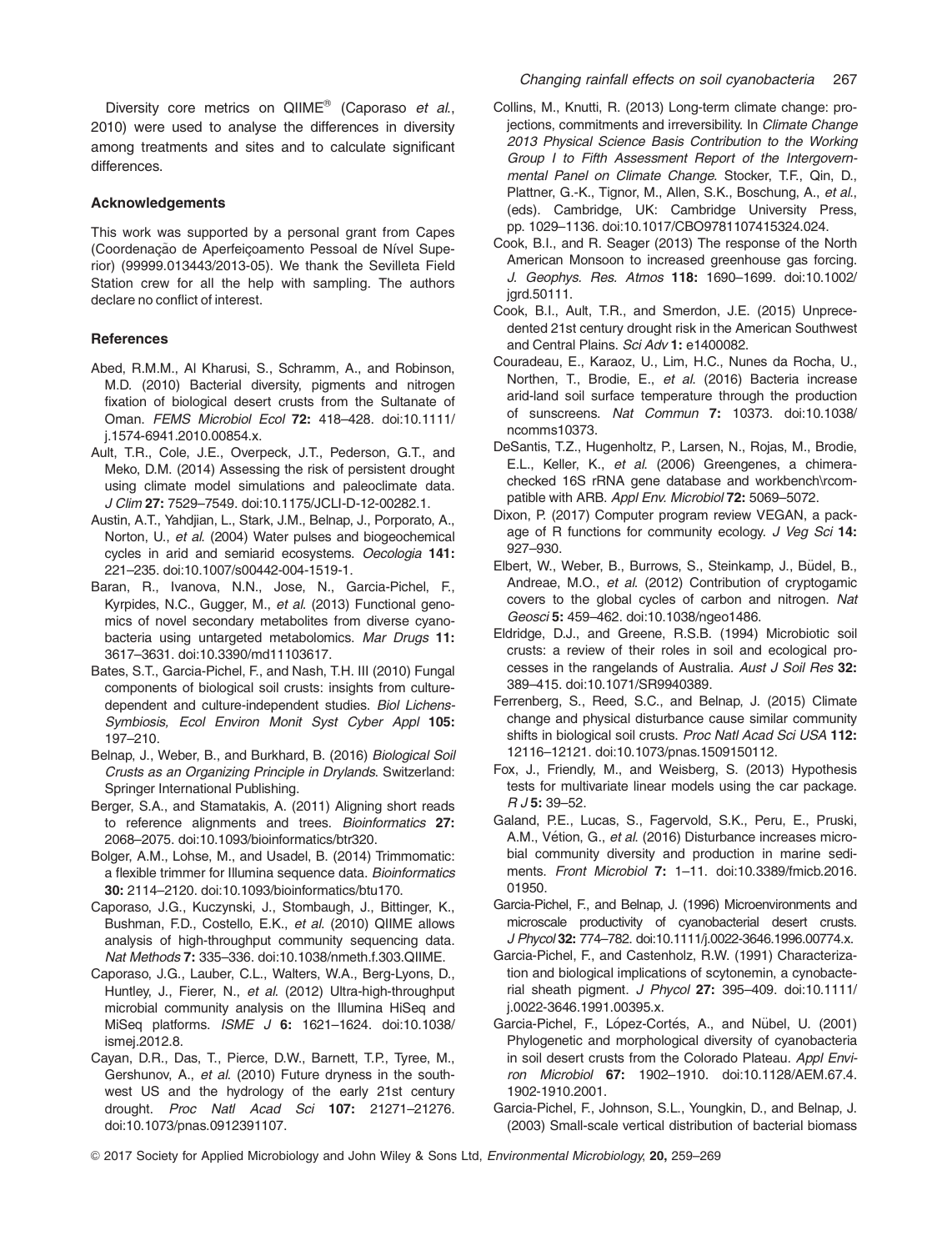and diversity in biological soil crusts from arid lands in the Colorado Plateau. Microb Ecol 46: 312–321. doi[:10.1007/](info:doi/10.1007/s00248-003-1004-0) [s00248-003-1004-0.](info:doi/10.1007/s00248-003-1004-0)

- Garcia-Pichel, F., Wojciechowski, M.F., and Rodriguez-Valera, F. (2009) The evolution of a capacity to build supra-cellular ropes enabled filamentous cyanobacteria to colonize highly erodible substrates. PLoS One 4: 4–9. doi[:10.1371/](info:doi/10.1371/journal.pone.0007801) [journal.pone.0007801.](info:doi/10.1371/journal.pone.0007801)
- Garcia-Pichel, F., Loza, V., Marusenko, Y., Mateo, P., and Potrafka, R.M. (2013) Temperature drives the continentalscale distribution of key microbes in topsoil communities. Science 340: 1574–1577. doi:[10.1126/science.1236404](info:doi/10.1126/science.1236404).
- Gilbert, J.A., Meyer, F., Jansson, J., Gordon, J., Pace, N., Tiedje, J., et al. (2010) The earth microbiome project: meeting report of the "1 EMP meeting on sample selection and acquisition" at Argonne National Laboratory October 6 2010. Stand Genomic Sci 3: 249–253. doi[:10.4056/aigs.1443528](info:doi/10.4056/aigs.1443528).
- Grote, E.E., Belnap, J., Housman, D.C., and Sparks, J.P. (2010) Carbon exchange in biological soil crust communities under differential temperatures and soil water contents: implications for global change. Glob Chang Biol 16: 2763–2774. doi[:10.1111/j.1365-2486.2010.02201.x](info:doi/10.1111/j.1365-2486.2010.02201.x).
- Gundlapally, S.R., and Garcia-Pichel, F. (2006) The community and phylogenetic diversity of biological soil crusts in the Colorado Plateau studied by molecular fingerprinting and intensive cultivation. Microb Ecol 52: 345–357. doi[:10.1007/](info:doi/10.1007/s00248-006-9011-6) [s00248-006-9011-6.](info:doi/10.1007/s00248-006-9011-6)
- Heisler-White, J.L., Knapp, A.K., and Kelly, E.F. (2008) Increasing precipitation event size increases aboveground net primary productivity in a semi-arid grassland. Oecologia 158: 129–140. doi:[10.1007/s00442-008-1116-9](info:doi/10.1007/s00442-008-1116-9).
- Housman, D.C., Powers, H.H., Collins, A.D., and Belnap, J. (2006) Carbon and nitrogen fixation differ between successional stages of biological soil crusts in the Colorado Plateau and Chihuahuan Desert. J Arid Environ 66: 620-634. doi:[10.1016/j.jaridenv.2005.11.014.](info:doi/10.1016/j.jaridenv.2005.11.014)
- Johnson, S.L. (2005) Microscale Nutrient Cycling in Biological Soil Crusts of the Colorado Plateau. Tempe, AZ: Arizona State University.
- Johnson, S.L., Budinoff, C.R., Belnap, J., and Garcia-Pichel, F. (2005) Relevance of ammonium oxidation within biological soil crust communities. Environ Microbiol 7: 1-12. doi:[10.1111/j.1462-2920.2004.00649.x](info:doi/10.1111/j.1462-2920.2004.00649.x).
- Johnson, S.L., Kuske, C.R., Carney, T.D., Housman, D.C., Gallegos-Graves, L.V., Belnap, J., et al. (2012) Increased temperature and altered summer precipitation have differential effects on biological soil crusts in a dryland ecosys-tem. Glob Chang Biol 18: 2583-2593. doi[:10.1111/j.1365-](info:doi/10.1111/j.1365-2486.2012.02709.x) [2486.2012.02709.x](info:doi/10.1111/j.1365-2486.2012.02709.x).
- Kopylova, E., Noé, L., and Touzet, H. (2012) SortMeRNA: fast and accurate filtering of ribosomal RNAs in metatranscriptomic data. Bioinformatics 28: 3211–3217. doi:[10.1093/bio](info:doi/10.1093/bioinformatics/bts611)[informatics/bts611.](info:doi/10.1093/bioinformatics/bts611)
- Kunkel, K.E., Easterling, D.R., Redmond, K., and Hubbard, K. (2003) Temporal variations of extreme precipitation events in the United States: 1895-2000. Geophys Res Lett 30: 51–54. doi[:10.1029/2003GL018052.](info:doi/10.1029/2003GL018052)
- Letunic, I., and Bork, P. (2007) Interactive Tree Of Life (iTOL): an online tool for phylogenetic tree display and annotation. Bioinformatics 23: 127–128. doi[:10.1093/bioinformatics/](info:doi/10.1093/bioinformatics/btl529) [btl529](info:doi/10.1093/bioinformatics/btl529).
- Miller, M.A., Pfeiffer, W., and Schwartz, T. (2010) Creating the CIPRES science gateway for inference of large phylogenetic trees. In 2010 Gateway Computing Environment Workshops GCE 2010. New Orleans, LA: IEEE. doi[:10.1109/GCE.](info:doi/10.1109/GCE.2010.5676129) [2010.5676129.](info:doi/10.1109/GCE.2010.5676129)
- Nagy, M.L., Pérez, A., and Garcia-Pichel, F. (2005) The prokaryotic diversity of biological soil crusts in the Sonoran Desert (Organ Pipe Cactus National Monument, AZ). FEMS Microbiol Ecol 54: 233–245. doi[:10.1016/](info:doi/10.1016/j.femsec.2005.03.011) [j.femsec.2005.03.011](info:doi/10.1016/j.femsec.2005.03.011).
- Nemani, R.R., Keeling, C.D., Hashimoto, H., Jolly, W.M., Piper, S.C., Tucker, C.J., et al. (2003) Climate-driven increases in global terrestrial net primary production from 1982 to 1999. Science 300: 1560–1563. doi[:10.1126/science.1082750.](info:doi/10.1126/science.1082750)
- Nunes da Rocha, U., Cadillo-Quiroz, H., Karaoz, U., Rajeev, L., Klitgord, N., Dunn, S., et al. (2015) Isolation of a significant fraction of non-phototroph diversity from a desert biological soil crust. Front Microbiol 6: 1–14. doi[:10.3389/](info:doi/10.3389/fmicb.2015.00277) [fmicb.2015.00277.](info:doi/10.3389/fmicb.2015.00277)
- Peli, E.R., Lei, N., Pocs, T., et al. (2011) Ecophysiological responses of desiccation-tolerant cryptobiotic crusts. Cent Eur J Biol 6: 838–849. doi:[10.2478/s11535-011-0049-1](info:doi/10.2478/s11535-011-0049-1).
- Pepe-Ranney, C., Koechli, C., Potrafka, R., et al. (2015) Non-cyanobacterial diazotrophs dominate dinitrogen fixation in biological soil crusts during early crust formation. bioRxiv 10: 13813. doi:[10.1101/013813.](info:doi/10.1101/013813)
- Peters, D.P., Havstad, K.M., Archer, S.R., and Sala, O.E. (2015) Beyond desertification: new paradigms for dryland landscapes. Front Ecol Environ 13: 4–12. doi[:10.1890/](info:doi/10.1890/140276) [140276.](info:doi/10.1890/140276)
- Petrie, M.D., Collins, S.L., Gutzler, D.S., and Moore, D.M. (2014) Regional trends and local variability in monsoon precipitation in the northern Chihuahuan Desert, USA. J Arid Environ 103: 63–70. doi[:10.1016/j.jaridenv.2014.01.](info:doi/10.1016/j.jaridenv.2014.01.005) [005](info:doi/10.1016/j.jaridenv.2014.01.005).
- Pietrasiak, N., Regus, J.U., Johansen, J.R., Lam, D., Sachs, J.L., Santiago, L.S., et al. (2013) Biological soil crust community types differ in key ecological functions. Soil Biol Biochem 65: 168–171. doi[:10.1016/j.soilbio.2013.05.011.](info:doi/10.1016/j.soilbio.2013.05.011)
- Pointing, S.B., and Belnap, J. (2012) Microbial colonization and controls in dryland systems. Nat Rev Microbiol 10: 654. doi[:10.1038/nrmicro2831](info:doi/10.1038/nrmicro2831).
- R Core Team (2014) R: A language and environment for statistical computing. R Foundation for Statistical Computing, Vienna, Austria. [http://www.R-project.org/.](http://www.R-project.org/)
- Rajeev, L., da Rocha, U.N., Klitgord, N., Luning, E.G., Fortney, J., Axen, S.D., et al. (2013) Dynamic cyanobacterial response to hydration and dehydration in a desert biological soil crust. ISME J 7: 2178-2191. doi[:10.1038/](info:doi/10.1038/ismej.2013.83) [ismej.2013.83.](info:doi/10.1038/ismej.2013.83)
- Reed, S.C., Coe, K.K., Sparks, J.P., Housman, D.C., Zelikova, T.J., Belnap, J., et al. (2012) Changes to dryland rainfall result in rapid moss mortality and altered soil fertility. Nat Clim Chang 2: 752–755. doi:[10.1038/nclimate1596](info:doi/10.1038/nclimate1596).
- Rognes, T., Flouri, T., Nichols, B., Quince, C., and Mahé, F. (2016) VSEARCH: a versatile open source tool for metagenomics. PeerJ Prepr 4: e2409v1. doi:[10.7287/peerj.pre](info:doi/10.7287/peerj.preprints.2409v1)[prints.2409v1.](info:doi/10.7287/peerj.preprints.2409v1)
- Sala, O.E., Chapin, F.S., III Armesto, J.J., et al. (2000) Global biodiversity scenarios for the year 2100. Science 287: 1770–1774. doi[:10.1126/science.287.5459.1770](info:doi/10.1126/science.287.5459.1770).

© 2017 Society for Applied Microbiology and John Wiley & Sons Ltd, Environmental Microbiology, 20, 259-269